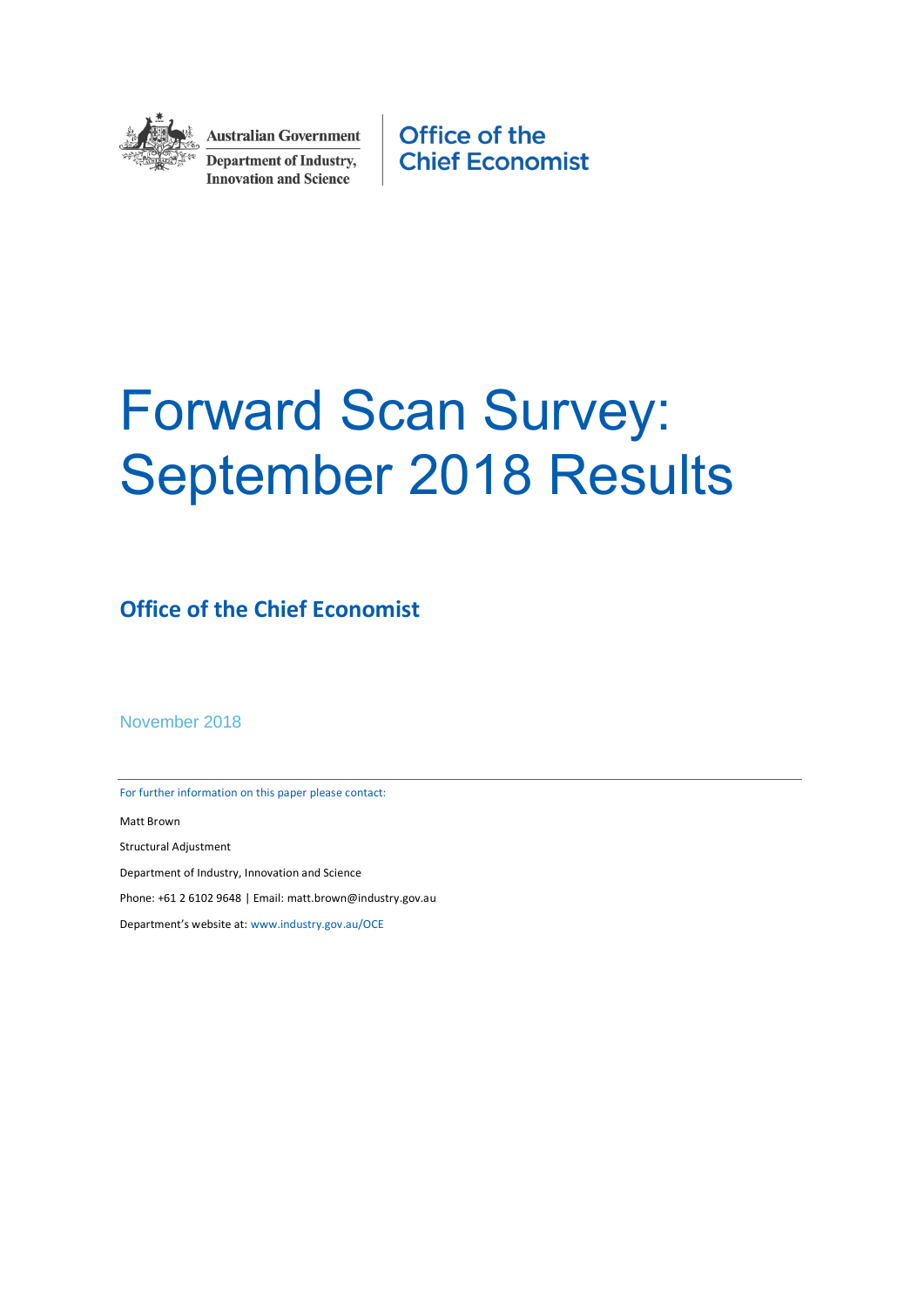# **Forward Scan Survey: September 2018 Results**

The Forward Scan survey provides Government with information about industry and regional structural adjustment issues. This is the second iteration of the survey, and went to an expanded network which now includes AusIndustry, the Department of Jobs and Small Business, Department of Human Services, Regional Development Australia, Austrade and PM&C.

 There were 78 total responses across AusIndustry, Austrade/TradeStart, DFAT, DHS, Department of Jobs and Small Business, Department of Prime Minister and Cabinet, and Regional Development Australia. Regional Development Australia contributed 36 of these responses and AusIndustry contributed 14.

Chart 1 and 2 present a very high level summary of results. For both charts, a positive value indicates positive conditions, and vice versa. A value of zero indicates 'staying the same' with regard to business conditions, and 'moderate' for public and private investment.

- **The first chart summarises all responses received from these 'conditions'** questions, grouped by State and Territory, and nationally. Overall, Business/Employment conditions are regarded as improving, with Queensland, South Australia, Tasmania and the Australian Capital Territory expressing sentiment above the national average. The Northern Territory (NT) expressed the most concern about conditions. In regards to Business/Employment conditions, NT and Tasmania only received five responses and the ACT only received one response.
- Responses relating to Public Investment were positive for all states and territories except for WA. Responses relating to Private Investment were quite varied with NSW, VIC and SA indicating moderate investment while WA, TAS and NT indicated weak investment.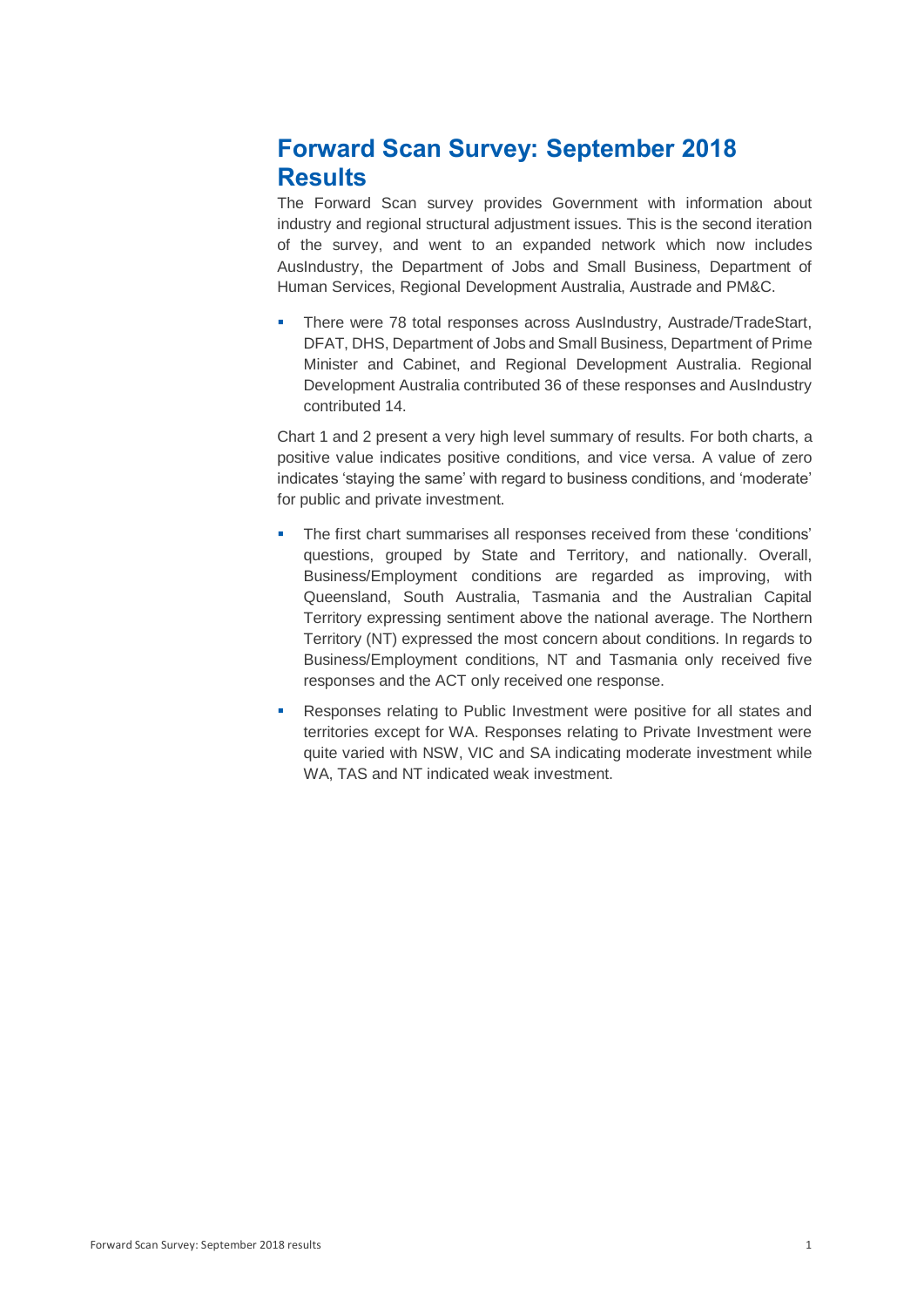#### **Chart 1: Business Conditions and Investment, by State/Territory**



**Notes:** Values indicate average of responses. Positive values indicate positive outlook and negative values indicate negative outlook.

# **State and Regional Commentary**

Looking at the results more closely, there are a vast range of infrastructure related projects occurring across the country which vary from road infrastructure, solar and wind farms, retail outlets, hospitals, government buildings and tourism infrastructure. On a less positive note the two main issues reported to be having a negative impact on regional economies are skills shortages and the drought.

#### **Drought**

Unsurprisingly, responses around the negative impact of the drought came from various areas of NSW, QLD and VIC. Respondents note the drought is having an impact on production of various commodities in the dairy, livestock and agricultural industries. Export opportunities are being missed especially in the cattle industry with Asian demand very strong at the moment. In general, investment in drought effected areas is weak. Other impacts include increasing costs for bushfire prevention and an increase in the number of farmers seeking social services assistance. On the flip side, SA sees huge opportunity to supply breeding stock to drought affected areas once the drought lifts.

## **Skills Shortages**

Skills shortages are being reported in various industries in a number of regions. Respondents indicated they are a barrier for major projects in areas such as renewable energy and advanced manufacturing. In some regions a possible cause of worker shortages was the difficulty attracting people to these regions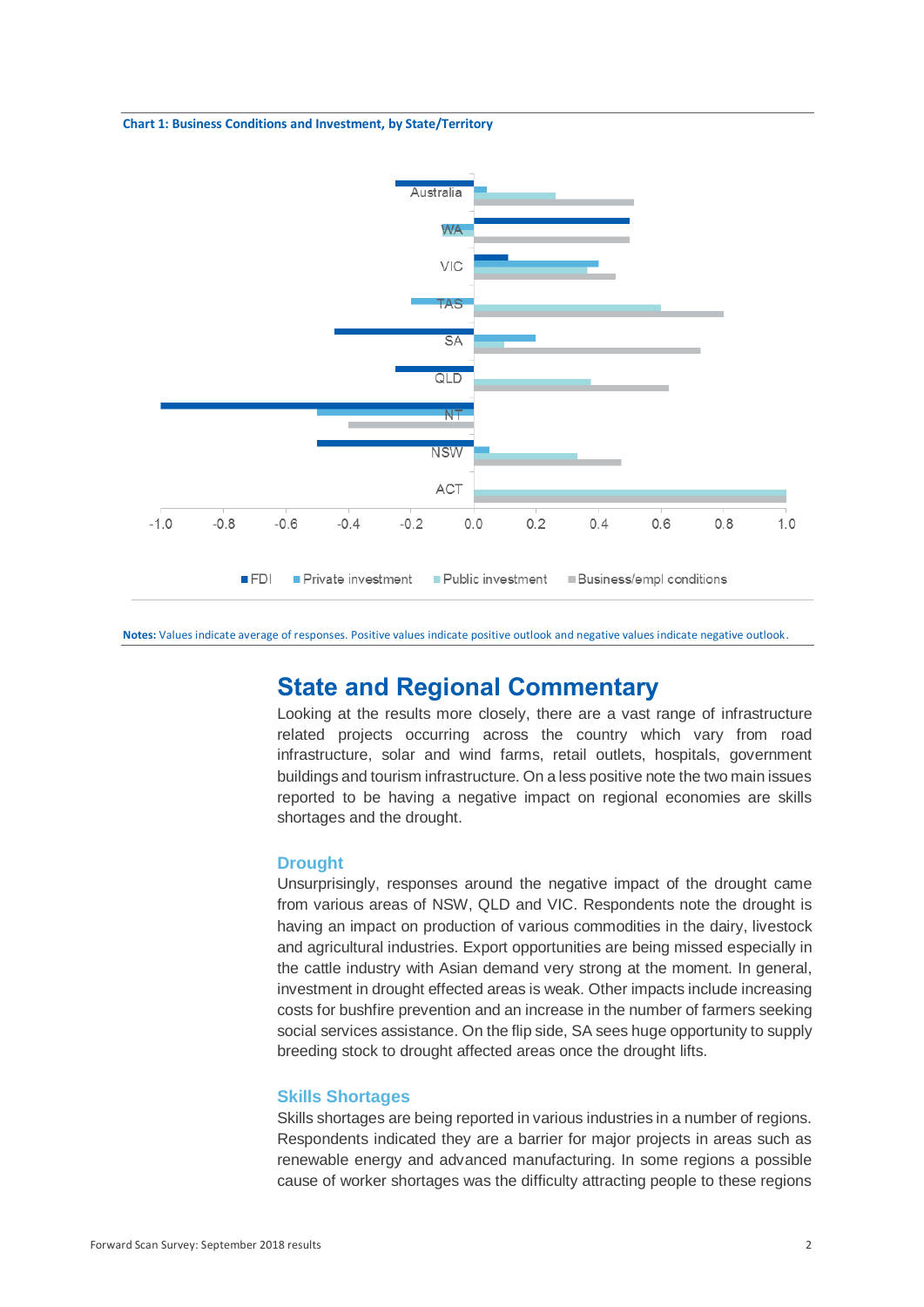due to volatility of economic conditions or lack of housing. It was also noted that any jobs which are deemed dirty or hard labour are incredibly hard to fill.

Areas of NSW are experiencing a shortage of registered nurses, engineers, farm managers, agricultural scientists and high level trades such as electricians, IT, builders and mechanics. Freight businesses are also finding it difficult to employ and retain drivers. Similarly in VIC, skills shortages are being reported in the meat and dairy industries. Other occupations short in supply include accountants, farm machinists, hospital workers, aged care workers, diesel mechanics and car technicians. In TAS respondents are reporting difficulty in finding staff and competing with wages on the mainland. Apprenticeship numbers are low in building and construction trades and nurses and teachers are high in demand. Manufacturing is another impacted industry, however new virtual reality training equipment is being developed to speed up safety and efficiency of welding training. Within SA, there are shortages in industries such as forestry, road transport, meat processing and dairy. On a positive note, areas of SA have had success in settlement, training and employment of immigrant workers and recognise the initiative needs to continue, with the potential to attract displaced workers from capital cities for skilled vacancies. The Skilling South Australia program is expected to deliver approximately 20,000 additional apprenticeships and traineeships over the next 4 years.

#### **Infrastructure and Projects**

## New South Wales

Regarding infrastructure and projects, the NSW South Coast is seeing the construction of new retail outlets such as Woolworth, ALDI and Bunnings. On the Central Coast there is spending in the form of the Gosford Hospital, education, government buildings (ATO and Department of Finance) and road infrastructure (M1 upgrade and NorthConnex completion) which may assist region in attracting logistic, manufacturing, food and transport companies due to improved access. New housing and retirement homes are also being built, driven by population growth. The Hunter region has seen an increase in jobs driven by Asian demand for thermal coal and the establishment of the JSF Lightning II Squadron in Williamtown will increase demand for a technically and digitally skilled workforce. Other projects across the state include Port Kembla Gas terminal, Snowy Hydro 2.0, the second Sydney airport and regional rail hubs.

## Northern Territory

In the NT there is significant ongoing or committed public and private projects which will have positive implications for the NT economy, including the Northern Gas Pipeline, expansion of Tindal, major road infrastructure and Project Sea Dragon. It was noted that public/private partnerships will be the key to economic stability given the NT is at a relatively early stage of development. However, some of the large natural resource projects are moving towards operational phases which has led to redundancies (both for FIFIO and local workers) and other knock on effects onto local businesses and contractors.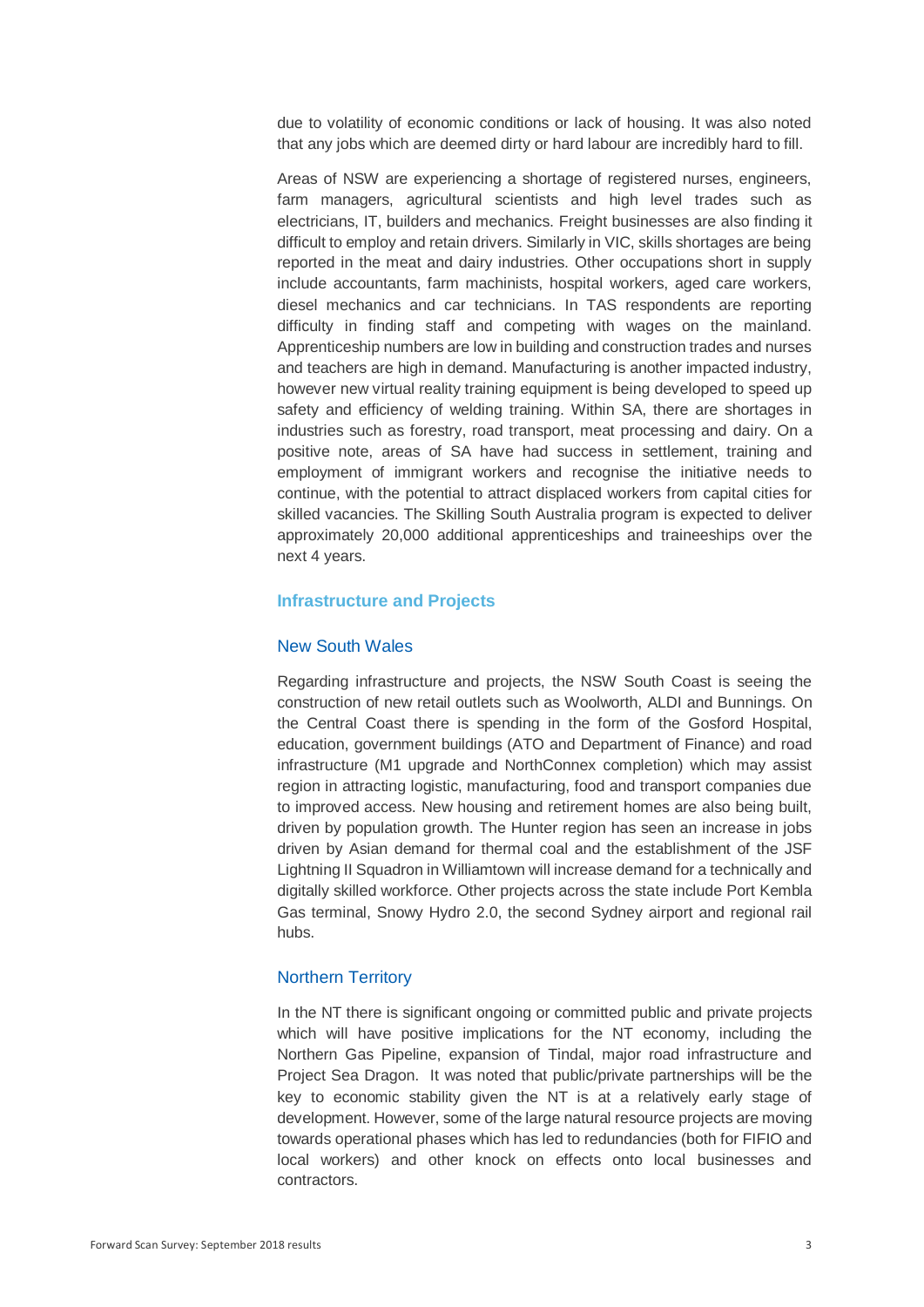## **Queensland**

Infrastructure projects noted in QLD include development of Rockhampton airport as a regional export hub, Bruce highway upgrade, airport expansion and rail line duplication on the Sunshine coast. There are significant levels of public sector investment within Townsville within water infrastructure, road construction, port expansion and building construction (Tax office, Mater Hospital). Business confidence has been increasing as public spending becomes more visible however the challenge will be keeping business confidence up and ensuring local businesses invest in recruitment and skilling of local workers.

### South Australia

Projects within SA include investment in road infrastructure (Jubilee Highway, South Road project), solar power and renewable energy. There is also investment in the timber industry on the Limestone coast with a focus on innovation which will hopefully results in the creation of higher paying jobs. Large Defence contracts are providing optimism in the community and may be able to fill gaps left from the closure of the automotive industry.

#### Tasmania

There are a number of publicly funded projects within TAS including hospital expansions, road projects, tourism infrastructure (accommodation and hotels, bike paths) and airport upgrades. Advanced manufacturing is said to be creating opportunities for local firms and this is being supported by some industry associations.

#### Victoria

Within VIC, the Gippsland region construction is booming due to the expansion of Melbourne and anecdotally, Chinese investment in agribusiness is strong. In the Warnambool area there has been a significant investment into wind energy and an announcement of investment into the 12 Apostles national park which will facilitate expansion of tourism mainly in the form of accommodation. Geelong is seeing the completion of many construction projects such as the Worksafe Building and GMHBA Stadium. Future projects include Avalon international terminal, NDIS headquarters and a number of residential complexes around the Geelong CBD and Waterfront precinct. Other projects across the state are in the space of road, rail and food/ agribusiness.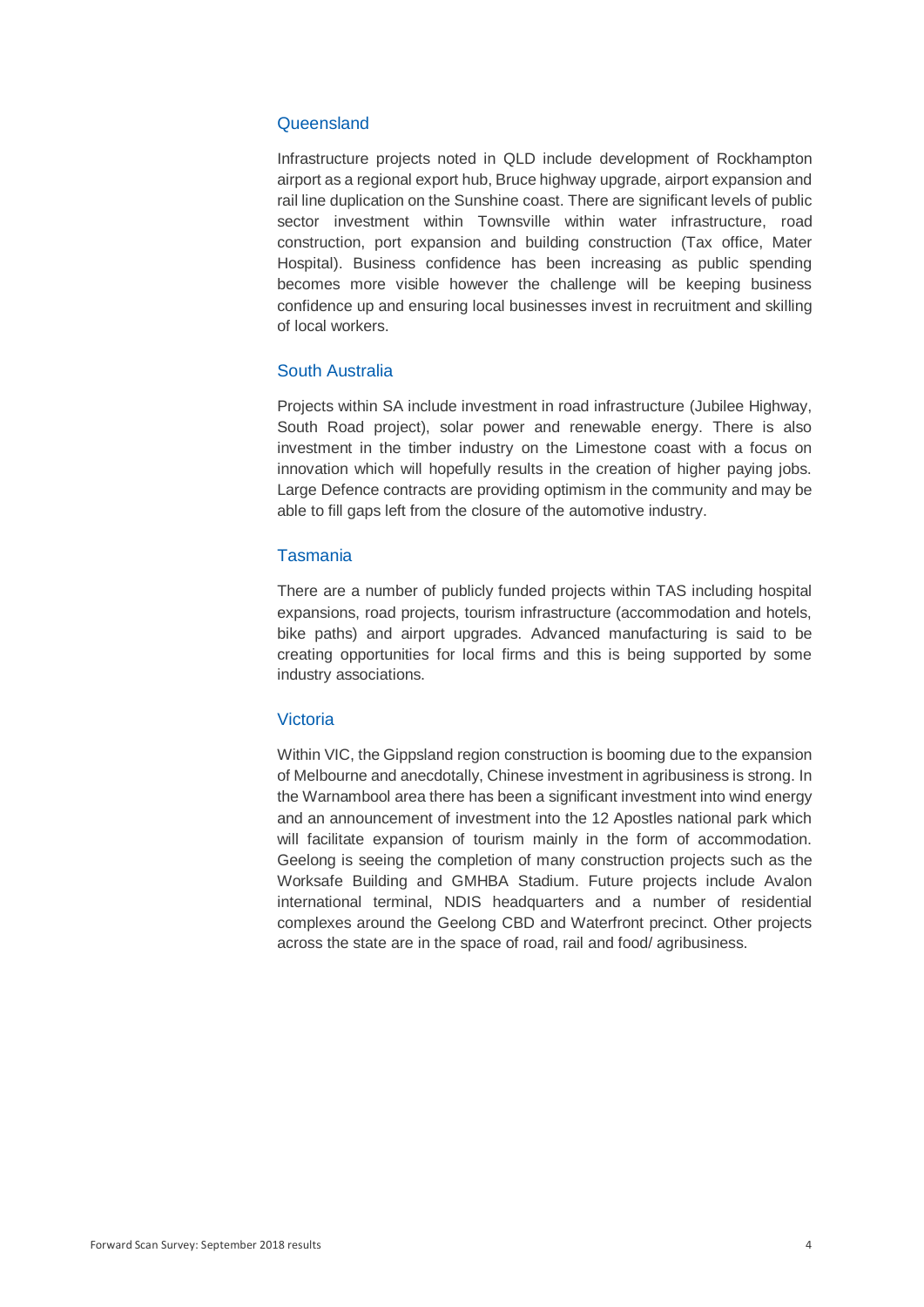# **Agency Outlook**

Chart 2 analyses responses by agencies involved in the survey. Regional Development Australia expressed the most positive outlook across the three questions as a whole considering it had the highest number of responses. While this agency didn't necessarily express the most positive outlook in regards to public investment and business/employment conditions, it did have the least negative outlook on foreign direct investment. All agencies expressed a negative outlook in terms of foreign direct investment and a positive outlook for business/employment conditions. Outlooks for private and public investment were more mixed but overall the outlook for public investment was stronger.



**Notes:** Values indicate average of responses. Positive values indicate positive outlook and negative values indicate negative outlook.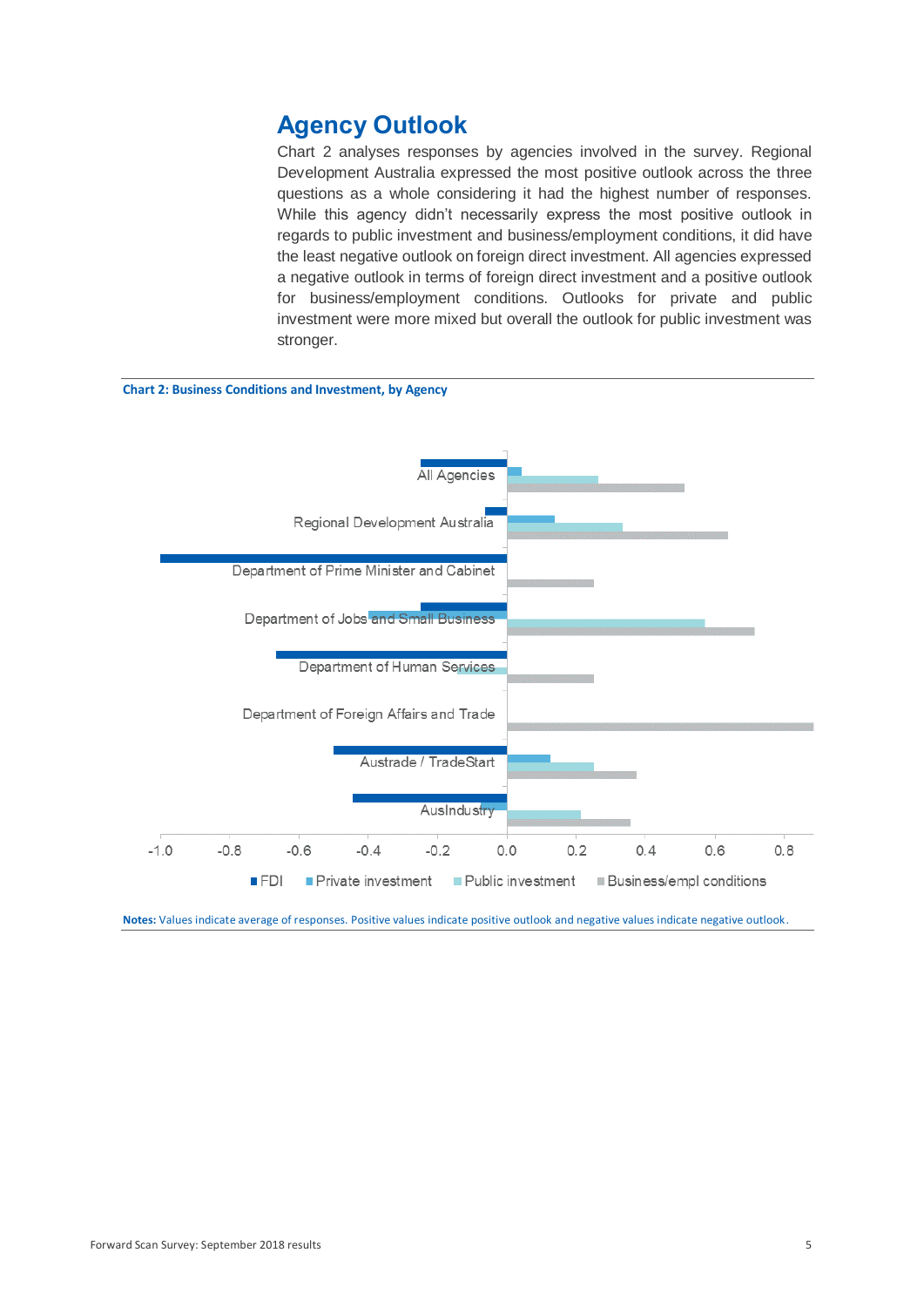# **Text Analytics**

In addition to analysis of business and investment conditions by State and Agency, some text analysis has been done to see which words have been used most frequently in survey responses and how they have changed since the first iteration of the survey in March 2018.

- Figure 1 is a word cloud which is a visual representation of the text responses, indicating which words have been used the most in the September 2018 Forward Scan Survey. The most frequently used word in the September survey was 'business'. Other prominent words included: 'infrastructure', 'jobs', 'projects', 'state', 'development', 'growth', 'local', 'industry'.
- Chart 3 indicates the change in frequency of word usage between the March 2018 and September 2018 surveys. The words which had the biggest increase in usage in the September 2018 survey were 'drought', 'investment', 'nsw', 'export' and 'international'. Words which had the biggest decrease in usage in the September 2018 survey were 'energy', 'jobs', 'project', 'industry' and 'state'.

#### **Figure 1: Word Cloud – September 2018 Forward Scan Survey**



**Note**: The words 'region', 'regions', 'regional', 'will', 'also', 'investment', 'government', 'govt' and 'new' have been excluded from the word cloud as they are frequently occurring across surveys. The larger the text and darker the colour of the text indicate the highest frequency of usage.